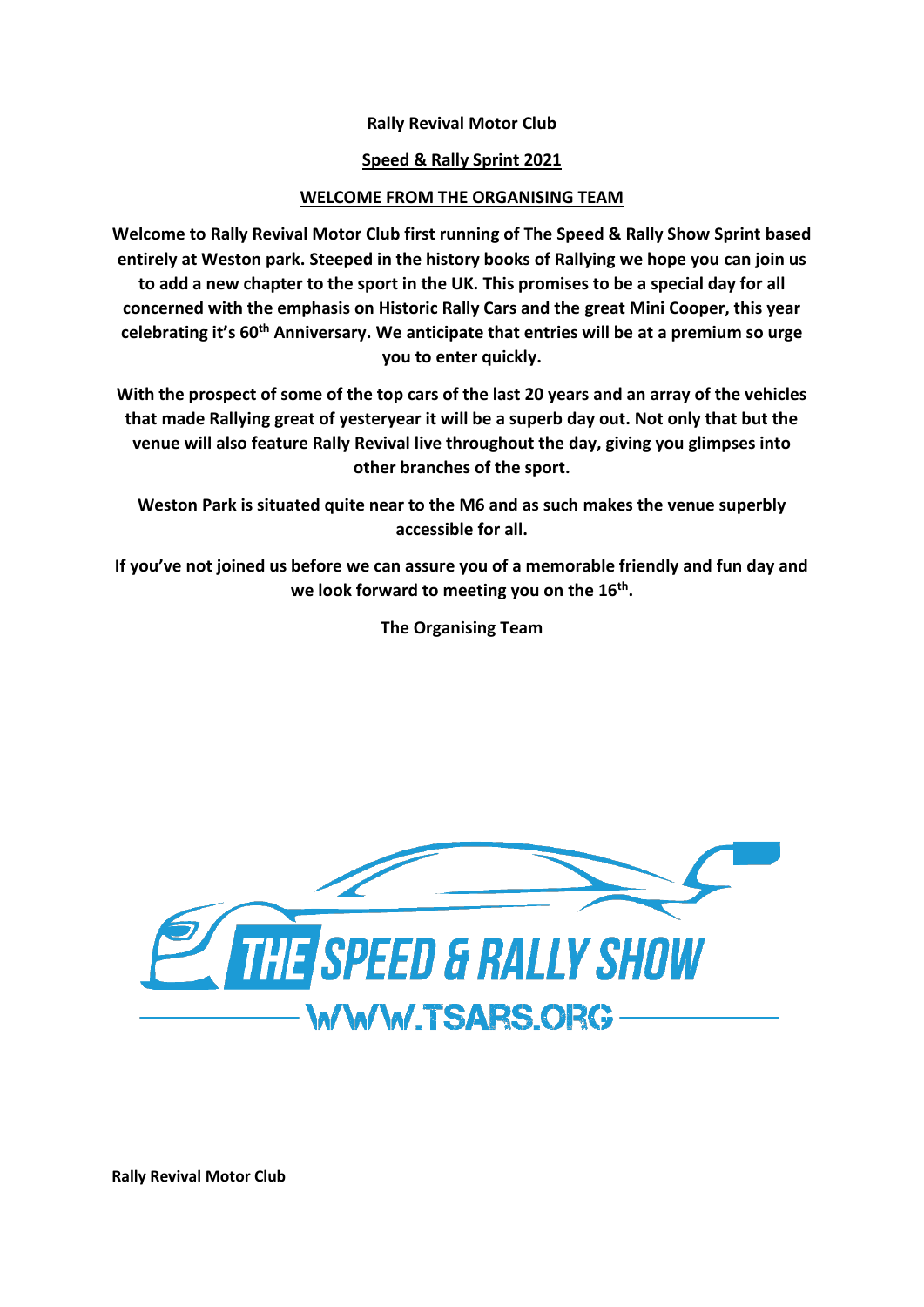# **Speed & Rally Sprint**

# **SUPPLEMENTARY REGULATIONS**

#### **1 ANNOUNCEMENT**

Rally Revival Motor Club will hold a timed Sprint at Weston park, Staffordshire on the 16<sup>th</sup> October 2021. The event will not form part of any championship.

### **2 JURISDICTION**

The event will be governed by these Supplementary Regulations and any written instructions the organising Club may issue for the event.

#### **3 PERMIT / AUTHORISATION**

The event will run under an IOPD permit.

#### **4 ELIGIBILITY**

Drivers from the UK and Ireland are welcomed and must hold an IOPD licence (available on the day for £10). All entrants must also be members of Rally Revival MC unless a member of the following invited clubs.

Invited clubs are:

Ralli 22

Rallying History

Slowly Sideways GB

#### **5 ROUTE**

a. The sprint will be on an asphalt surface of which the course measures 1260 yds

b. All runs will start at 1 minute intervals.

c. Final Instructions, will be issued electronically to be printed beforehand by the competitors.

#### **6 EVENT TIMETABLE**

Wednesday 15th September 2021 2200hrs Entries Open

Friday 8<sup>th</sup> October 2021 Entries Close for seeding purposes

Sunday 10<sup>th</sup> October 2021 Final Instructions and documents made available electronically

Friday 15<sup>th</sup> October 1500 - Service Area opens

Friday 1700-1900 – Walking of track permitted

Saturday  $16^{th}$  October 0901 – Car 1 Starts

1600 (approx.) – Sprint Finishes

1700 (approx.) – Results final, Awards presented

# **7 TECHNICAL RULES**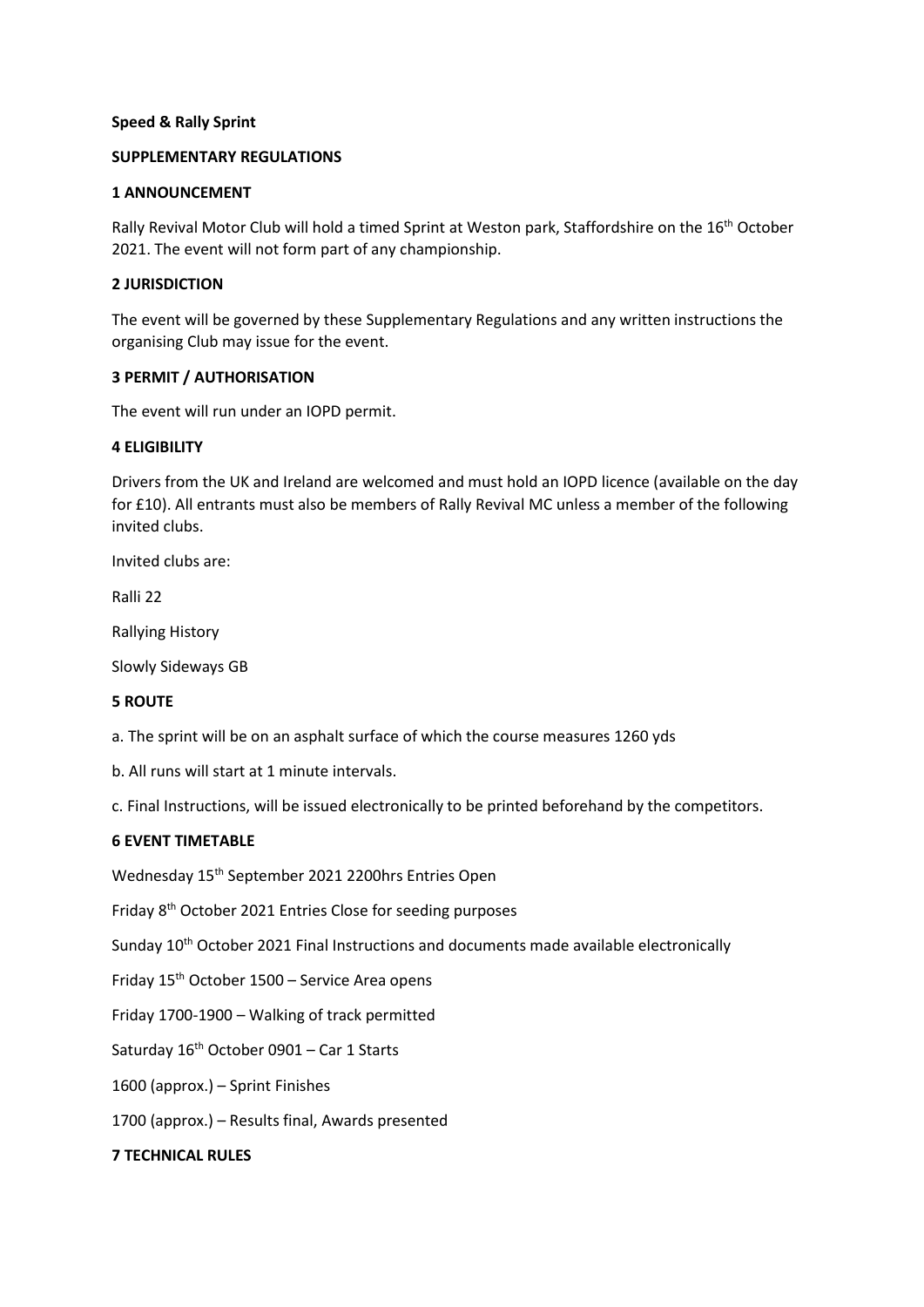Whilst not a Motorsport UK event all safety requirements per Motorsport UK Yearbook 2021 relating to cars will take force. This will include but not limited to: extinguishers, safety clothing, helmets, hans devices, full roll cage etc

The only exceptions are as follows:

Seat may be out of date but will be checked for condition

Seat belts may be out of date but will be checked for condition

In all cases cars must be presented in a good condition and it will be the scrutineer/ clerk of the course final decision if you can run or not.

# **8 CLASSES**

There will be three classes as follows:

Class1 (Rally Masters)– Cars built prior to 2001 and running to their homologated specification

Class 2 (Open and Mini)– Salon cars built prior to 2001 & Historic shaped Mini cars running engines to any specification

Class 3 (Mini)- Historic shaped Mini running A series engines. Vehicles must be pre 1991

# **9 IDENTIFICATION**

The organisers will issue competitors with WRC style door plates. These will be provided on arrival at the Service Area and must be applied to the car before Starting.

The above identification must be carried throughout the event and must be removed or covered immediately upon retiring or finishing.

# **10 AWARDS**

Overall Winner

Classes

1st Award for Driver and Co-Driver

2nd Award for Driver and Co-Driver subject to 5 entries

3rd Award for Driver and Co-Driver subject to 7 entries

The awards prize giving will be situated at Event HQ adjacent to the Paddock Area.

# **11 ENTRIES**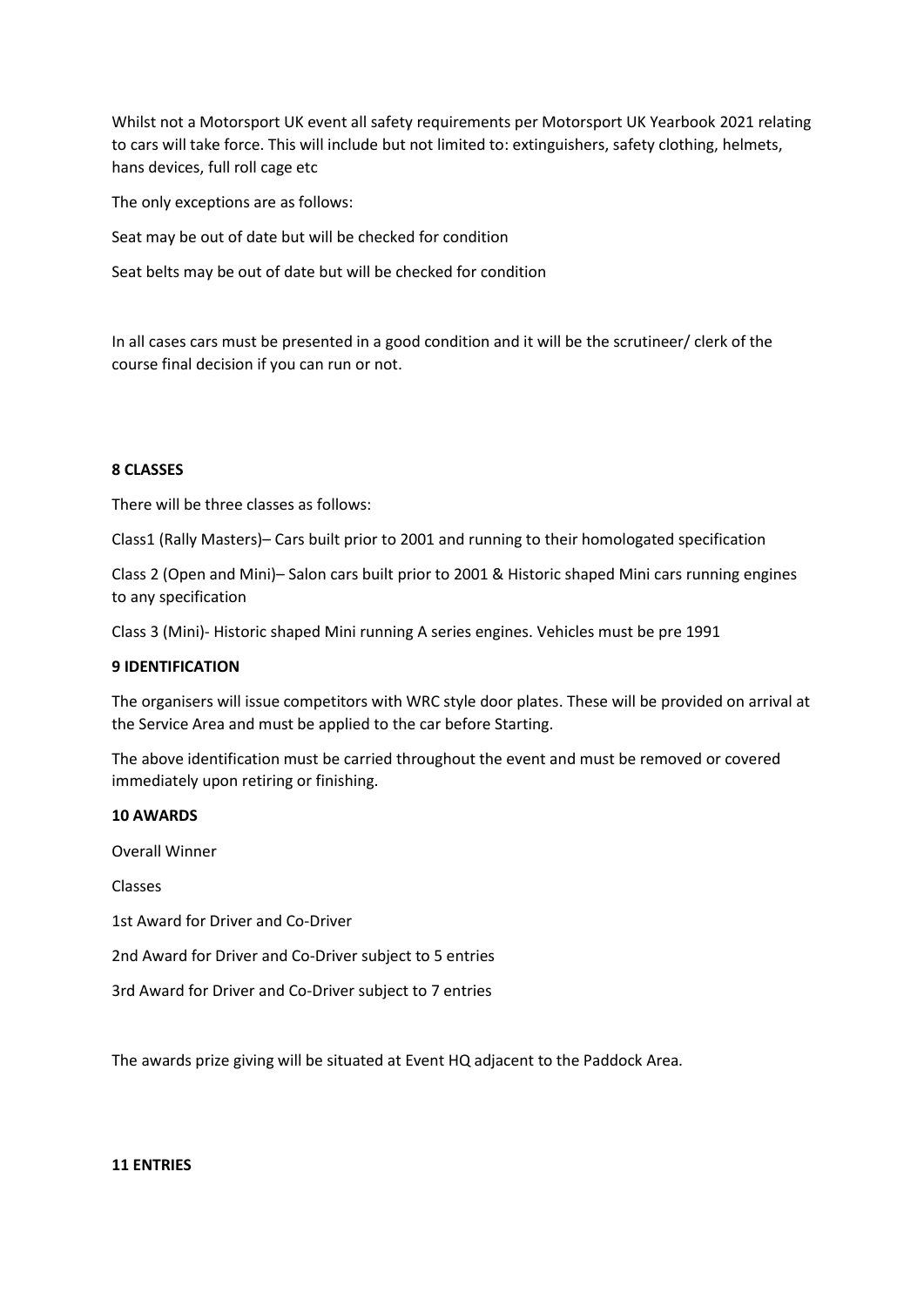The maximum entry for the meeting is 40. The maximum entry for each class is 15, however if insufficient numbers enter one class the organisers reserve the right to allow more entries for the other class.

The organisers also reserve the right to amalgamate classes or cancel the meeting as required if insufficient numbers enter. The entry fee is £150.

The entry fee includes:

Event entry

Breakfast for driver

Lunch for driver

2 x passes for driver and mechanic plus one tow car (and

trailer pass)

Entries must be made on-line via the rallies.info / Matthew Atkinson system that includes Covid-19 and vehicle compliance declarations. For the first fully completed 20 entries received this will reserve a provisional place, which will be confirmed only on receipt of payment. Acceptance of the remaining 20 entries will be at the sole discretion of the of the organisers. A reserve list of a maximum of 10 cars will be created.

The entry fee will be refunded in full to those whose entry has not been accepted.

The method of payment is BACS when you should provide the driver's full name as reference and use the following bank details:

Fees for accepted entries withdrawn up to the closing date will be refunded less a £50 admin fee. Fees for entries withdrawn after that date will not be refunded unless the vacant place is filled by a reserve. These conditions will also apply to reserves that will be notified as soon as possible of vacant places.

Entries made after the closing date will be accepted if a place is available. They must be paid in cash and WILL NOT BE SEEDED. Should the event be cancelled due to circumstances out of the organisers' control a substantial refund will be considered for entrants.

Final instructions and a seeded entry list and other documents including track details will be emailed to competitors on Sunday 10<sup>th</sup> October for them to self-print. The order of starting will be at the organisers' discretion, but to assist the organisers we would ask all competitors to fully complete the seeding information on the entry form. Once the seeded entry list has been published no correspondence will be entered into about it.

# **12 TIMING**

The event will be timed using Rallytime electronic timing system, this is an electronic method of timing. Timing will be to 10ths of a second, with timing starting when car breaks start beam and ceasing when car crosses finish beam.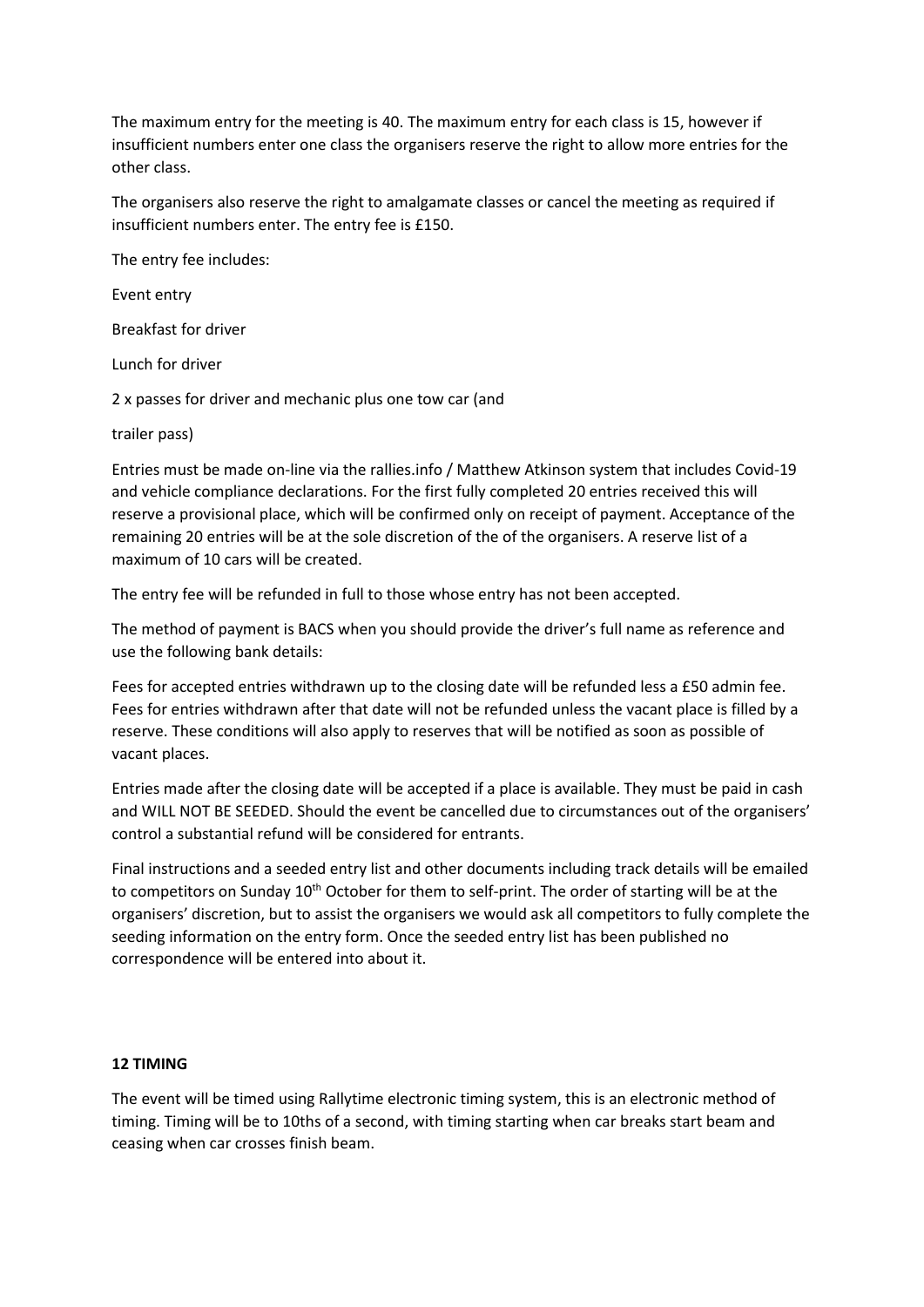The event will consist of multiple runs, the accumulated times of which will lead to the final shootout for overall winner and class winners.

The car with the lowest accumulated time (having completed all runs within course limits) will qualify first and so on. The shootout is a straight fight between the top 5 overall times and top 3 in each class to gain the fastest individual time.

# **13 START PROCEDURE**

Run Starts will be controlled by traffic lights, the sequence of lights will be:

**230 seconds to go RED light illuminates** 

15 seconds to go – AMBER light illuminates

■10 seconds to go – RED light goes out

5-4-3-2-1 – AMBER light goes out in 1/5 segments

0 seconds to +6 seconds – GREEN light illuminates – GO!

Cars will run at 1 minute intervals. Should you fail to make a start when Green illuminates and thus not leave the startline you will be issued with a test maximum.

# **14 SIGNS**

Please observe all official signs within the venue including but not limited to direction arrows and slowing down boards

# **15 SERVICING**

Servicing will take place within a designated paddock space within Weston park, Only one service vehicle per competing car will be admitted to the central service area in Weston Park, this will be strictly enforced. Details of the service area will be given in the Final Instructions together with Safety rules regarding the service area. Contravention of these regulations will be reported to the Clerk of the Course who may apply a penalty including Exclusion. Servicing outside the designated service area is forbidden, but crews may work unassisted on their own cars in 'No Service Areas' as allowed in

Service Crews will be subject to the same regulations as competitors regarding noise, bad driving, manners etc., marshals have been instructed to note any infringement of these rules. Competitors are responsible for ensuring that their service crews comply with these regulations and respect the expectations of local residents so service crews must also show consideration for others in the villages around the forest on journeys to, from and during the event.

Do not leave your rubbish behind please take it home with you or use the skip provided.

# **16 PERMITTED FUELS**

Competitors are permitted to use only fuel that conforms to the definitions of Pump Fuel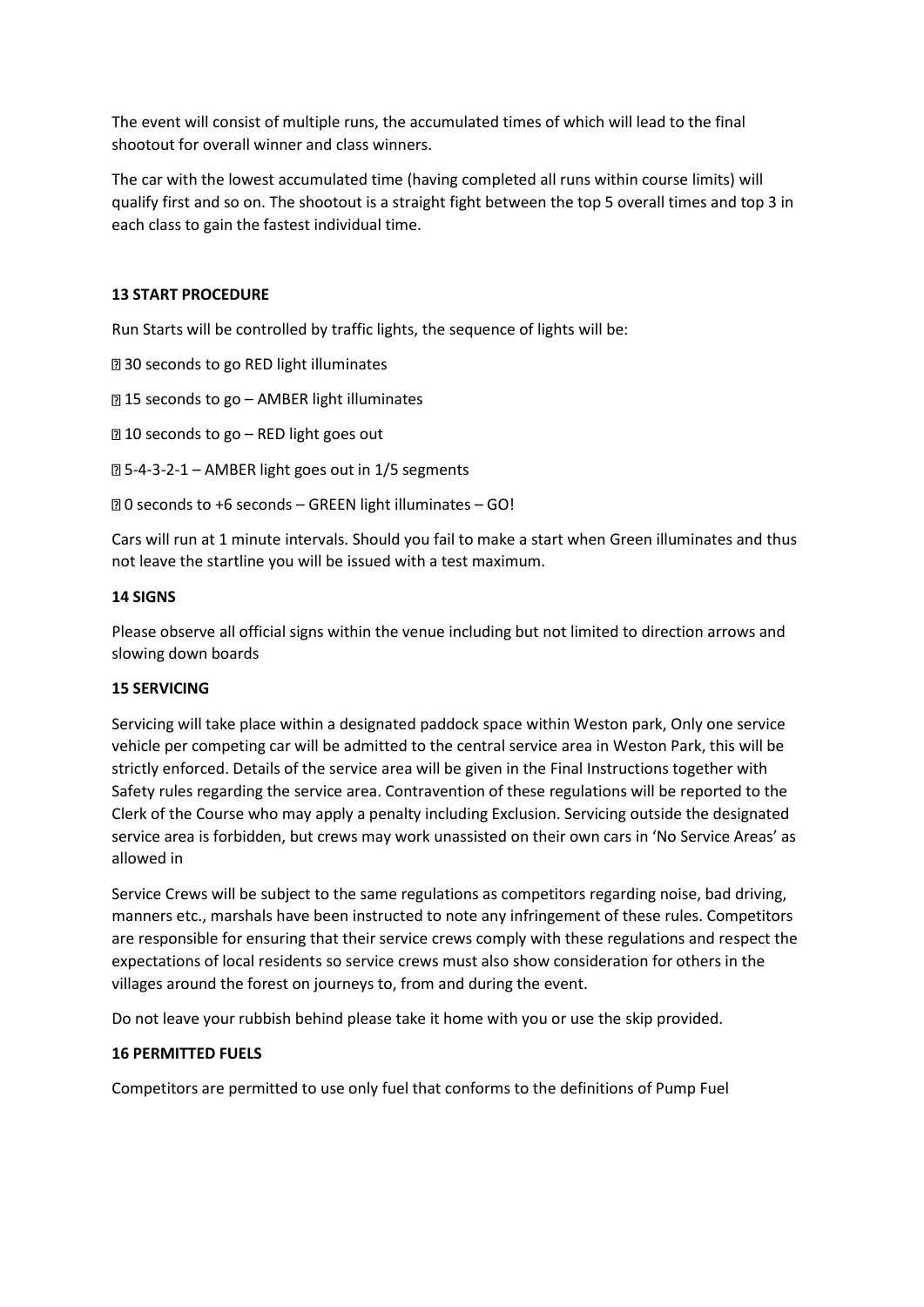# **17 JUDGES OF FACT**

Judges of Fact will be on duty throughout the EVENT to observe and report any competitor considered to be contravening regulations or the spirit of the event. The start officials will be empowered to judge whether or not a competitor has made a false start.

# **18 SIGNING-ON AND SCRUTINEERING**

Signing-on will be done electronically and competitors are required to make a pre-event declaration that their vehicle complies with all the Motorsport UK technical and safety regulations. Scrutineers will be in attendance and may carry out spot checks on vehicles throughout the event.

Competitors are reminded that all turbos must have a relevant seal, these will be checked through the day

#### **19 PENALTIES**

A. Not completing a run will gain a test maximum of 10 minutes per offence

B. The following offences will carry a penalty of EXCLUSION:

(1) Driving in the reverse direction on a test or reversing to a Stop line after overshooting.

(2) Smoking on a test.

(3) Failure to wear properly fastened seat belts and crash helmets on a test.

(4) Causing an obstruction on an access road to a test.

(5). To be classified as a finisher a car with its crew must complete the course without incurring the penalty of exclusion.

# **20 RED FLAGS**

A Red Flag system will operate for all test. If you see a red flag please immediately cease all motion and pull off the tarmac in a place that is safe to do so. Until a marshal tells you what to do next

# **21 MEDICAL ASSISTANCE**

Should an incident occur please note red flag procedure above.

All following cars shall also stop

Subsequent cars shall leave a clear route for emergency vehicles. The penalty for not stopping at a red flag is exclusion. Competitors involved in an incident where medical assistance is not required must clearly give a thumbs up when approached by a marshal.

Emergency Response personnel are the only persons authorised to attend a medical intervention. No Marshal to attend a medical intervention except to control the site and check for the thumbs up sign from the driver. If intervention is required, appropriate COVID-19 PPE must be worn.

In the event of an incident, if a Marshal has not already reported to Control, the Clerk of the Course may request them to approach the vehicle, face on and at a safe distance, in order to obtain a thumbs up from the driver.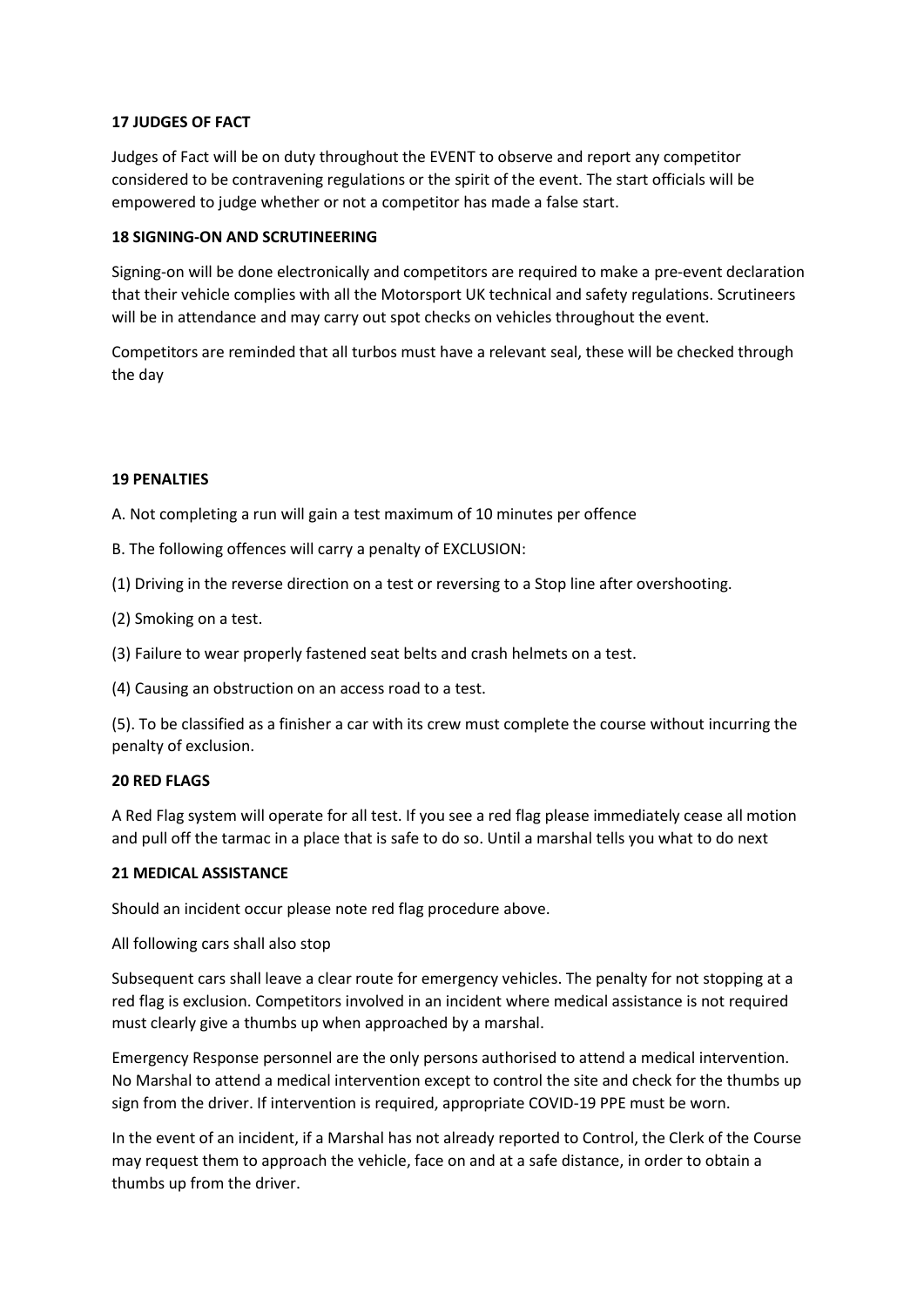The Marshal should advise control whether medical/rescue intervention is required.

In the event of an incident where a Marshal is not in direct contact with the Clerk of the Course, the marshal is to approach the vehicle, face on and at a safe distance, in order to obtain a thumbs up from the driver. If intervention is required, appropriate COVID-19 PPE must be worn. The Marshal must advise Clerk of the Course whether medical/rescue intervention is required as soon as possible.

# **22 Paddock area**

Servicing will be available following each test. Competitors are required to have the minimal service/support personnel in attendance (see 26), if possible, sharing servicing facilities. To preserve social distancing service personnel should restrict themselves to only their designated area for servicing.

A 10-mph speed limit and one-way system must be observed. An environmental ground sheet must be in in place before work commences on a vehicle.

Please note some of the service space may be on grass.

# **23 Tyres**

The only tyre service available at the venue is via Cooper Tyres. Tyre makes, sizes and tread pattern are free except the specific exclusion of fully slick tyres (ie tyres must have a tread pattern)

# **24 COVID-19**

The organisers will be instigating and enforcing virus protection procedures and utilising electronic management of information and document control wherever possible.

The organisers reserve the right to amend these Supplementary Regulations as necessary resulting from any changes in the national and local COVID-19 restrictions.

# **25 RESULTS**

Provisional results will be published as soon as possible during and after the event. Following the event copies of the final results will be available on the web site.

# **26 OFFICIALS**-

Clerk of the Course Simon Rogers Event Secretary Bryn Pierce Entries Secretary Bryn Pierce Event Safety Officer Stephen Jones Chief Marshal Tim Harding Event Medical Cover Catseye Rescue Track Commander Tim Harding Paddock Commander Stephen Jones Equipment Officer Kevin Finnegan Environmental Officer David Forrester